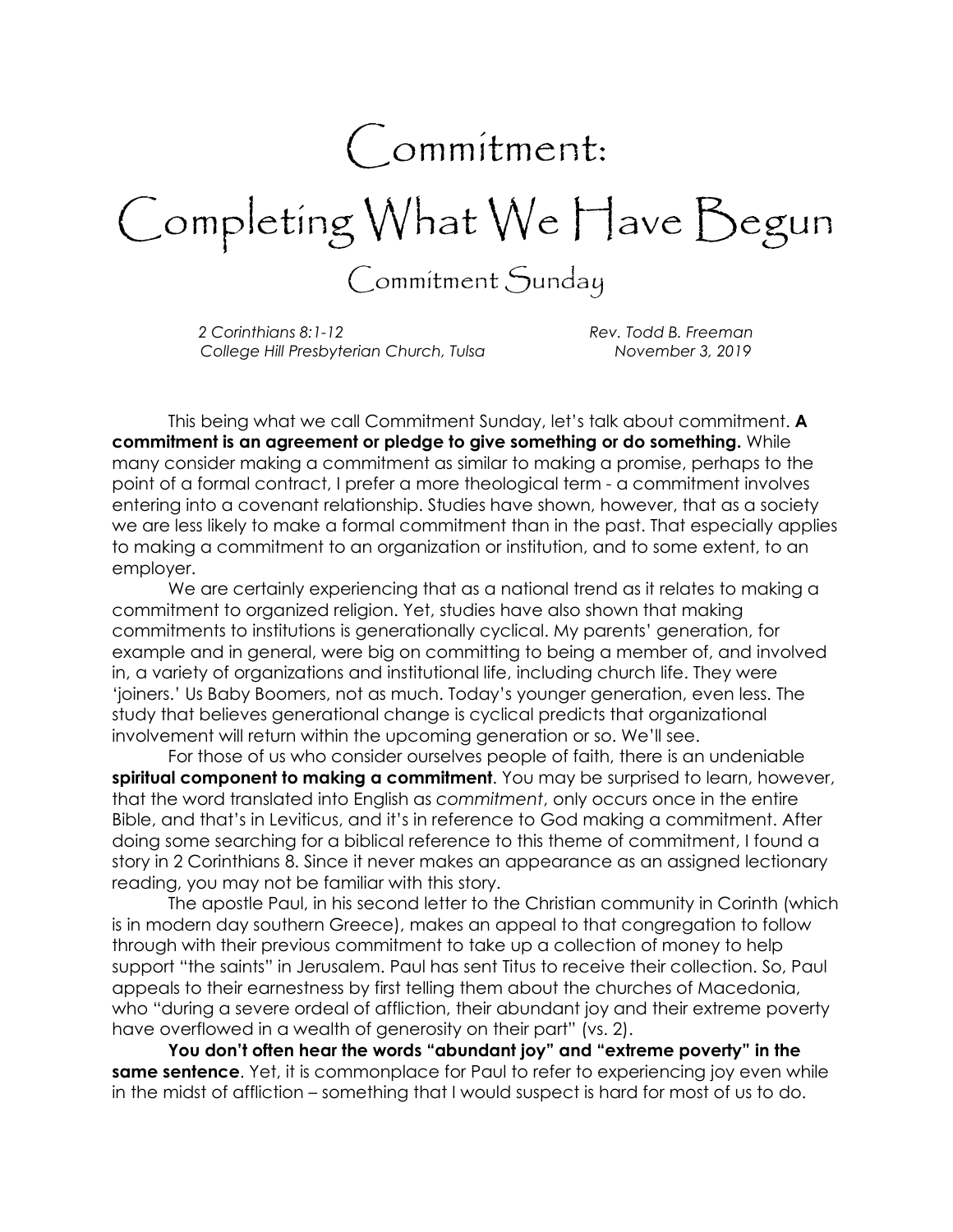Paul explains how those churches in Macedonia voluntarily gave according to their means, and even beyond their means, and that they even begged earnestly for the privilege of sharing in this ministry to help the Christian community in Jerusalem. **Their** need to give and make a contribution was even greater than the church's need to **receive.** That is a phenomenon just as true for us today. There is psychological evidence to support the phrase: It is better to give than to receive.

Paul then gets to the heart of the matter with the verses that caught my attention. They provide a necessary reflection upon the church's commitment to good stewardship by actively participating in God's work in and through the ministry of a local congregation – a congregation like ours. Quoting Paul, "It is appropriate for you who began last year not only to do something but even to desire to do something now finish doing it, so that your eagerness may be matched by completing it according to your means." (vv. 10-11).

Commitment is what is needed to transform a promise into reality. So, how can we apply that to our community of faith? College Hill has begun many remarkable ministry efforts over the past century – according to our means at any given time. Some of those have been followed through to completion, while many others remain continuing efforts, like reaching out to those in need right here in the Kendall Whittier neighborhood. And perhaps the greatest theme that runs throughout this congregation's history has been its commitment to a ministry of social justice as an expression of our corporate spirituality.

The good news of Paul's message is: if the eagerness and earnestness is there, then whatever it is we offer to God through the work and ministry of this congregation is acceptable according to what each of us has, NOT according to what we do not have. But here's an important reminder, as stated in the New Interpreter's Bible commentary:

If we wait to share until we find ourselves with surplus, we may never share because we have been subtly acculturated to think we never have enough. In the process, we readily lose sight of how much is genuinely ample – and accordingly we are sometimes blind as to how much we really have to share.

Furthermore, our sharing does not have to be solely or even primarily relegated to our goods or possessions; our time, though we may also feel overdrawn there, is often the dearest giving of ourselves.

We are left face to face with our own personal level of commitment, and this congregation's level of commitment, to contribute to the completion of what we have begun, knowing, of course, that God's work in the world is never fully completed. And, it takes all of us contributing together in order to most effectively fulfill the mission to which God has called us.

The Rev. Tyler Edwards, while pastor at Cornerstone Christian Church in Joplin, Missouri, wrote a book in 2011 entitled, "Zombie Church: Breathing Life Back Into the Body of Christ. In it, he writes, "The problem that we are facing in the church today is that we have so many Christians who have made a decision to believe in Jesus but not a commitment to follow him." That, of course, has been a primary critique from the progressive side of the theological and social spectrum for quite some time now.

But let's be honest, if the church has any chance of being relevant, now and especially in the future, we need to continue to move from simply talking about God, to